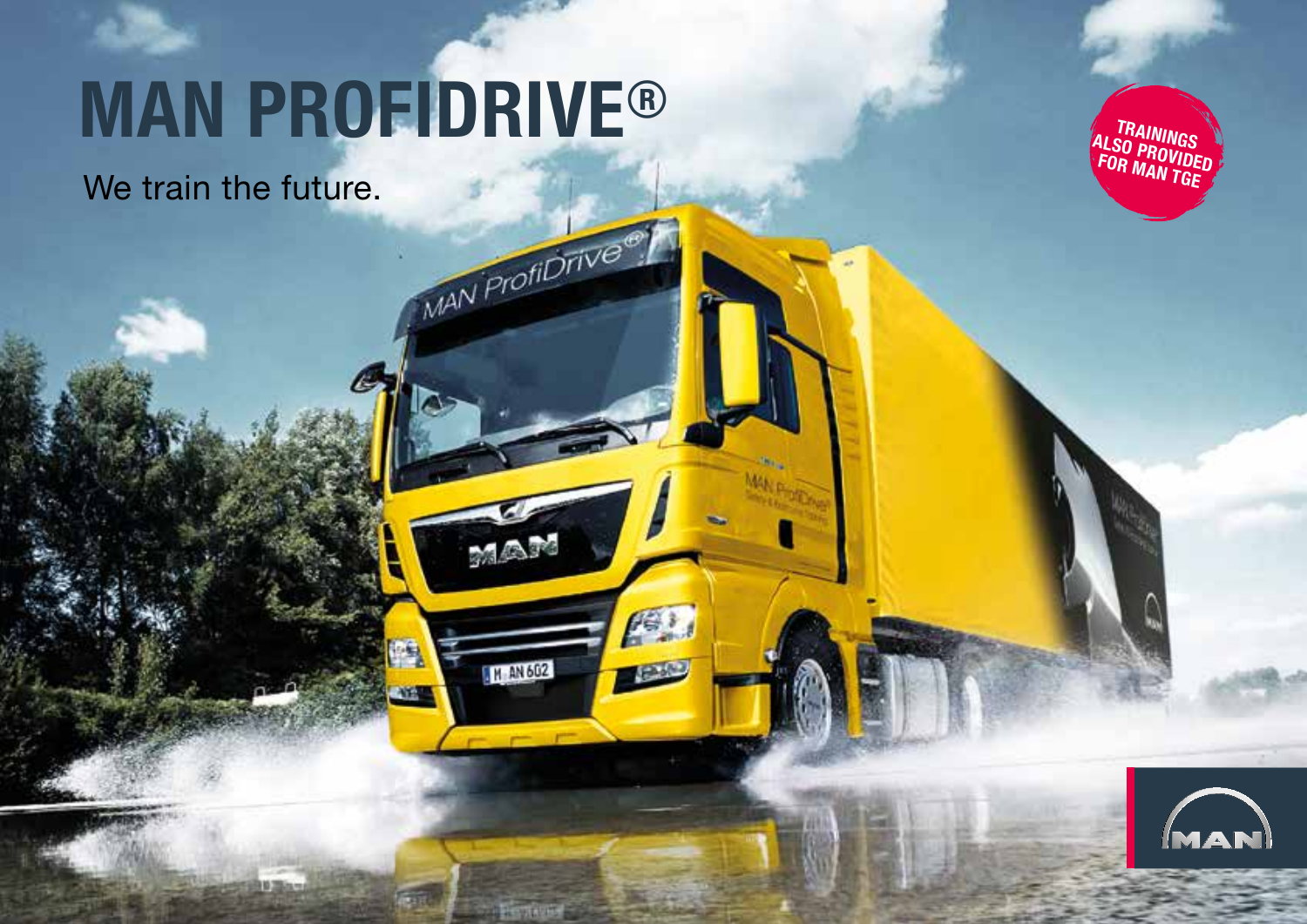

### **MAN PROFIDRIVE ® WE TRAIN THE FUTURE.**

The focus of companies, fleet operators, fleet managers and drivers in their daily working environment is increasingly on competitiveness, economic efficiency and safety. Attention is no longer concentrated exclu sively on the new technical features of a vehicle. Instead, qualified further training of drivers is seen as a decisive measure for cost reduction. Equal contributions to a positive operating result are made both by employees who have perfect control over their vehicle, who have received in-depth instruction on the new technical features and know how to use these to the best possible effect, and also by employees who have mastered a careful and safe driving style and know how to avoid risks in traffic, thereby increasing safety, reducing fuel consumption and cutting the costs for wear and tear. In addition, driver absences due to illness can be minimised by suitable training measures. MAN ProfiDrive ® contributes its expertise to provide com prehensive support to companies, fleet operators, fleet managers and drivers in more than 67 countries worldwide. MAN ProfiDrive ® has continuously improved and expanded its training portfolio on the basis of daily interaction with its customers. Today, customer-specific training for niche markets is just as much a part of the MAN ProfiDrive® training offering as advanced professional driver training in accordance with the law on professional driver qualification (BKrFQG).

# **COMPETITIVENESS. ECONOMIC EFFICIENCY. SAFETY.**

MAN Truck & Bus AG MAN ProfiDrive ® Am Lenzenfleck 4 85737 Ismaning, Germany Tel.: +49 89 96 97 87 0 profidrive@man.eu www.profidrive.man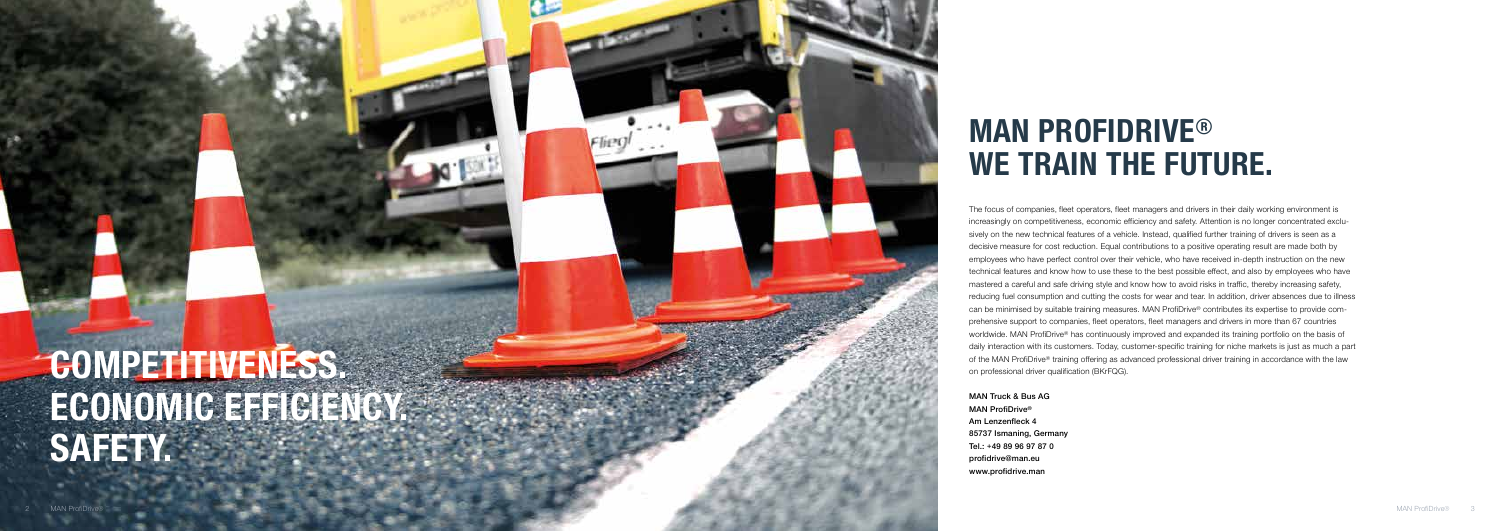# **MAKE TRANSPORT PROS EVEN MORE PROFESSIONAL.**



# **PASSENGER TRANSPORT – MAXIMUM RESPONSIBILITY.**

#### Economical driving

Driving a truck is definitely one of the toughest jobs around. And the job isn't getting any easier. In the past, driving skills and a road map were enough but nowadays the requirements are far greater. Drivers have to be optimally trained, always up to date on current regulations and act in an economically responsible manner. And that is exactly what MAN ProfiDrive® does: make pros even more professional.

It's always the smartness of the combination that makes individual parts into intelligent solutions. Economical driving is by no means to be understood as slow and thus time-consuming driving. Our trainers show your drivers how to improve efficiency in daily operation with an anticipatory style of driving and optimal utilisation of the available technology. We aim at fuel savings of up to 10%.

#### Safety training

Safety has top priority. Always, everywhere. This applies in particular when people are directly affected. The focus in the passenger-transport sector is thus on maximum safety and its enhancement. Innovative technologies, but equally laws, guidelines and directives are continually redefining the requirements concerning safety and efficiency. And that is exactly what poses repeated, very special challenges to professional truck drivers, bus drivers and driving instructors.

MAN ProfiDrive® bus training courses focus on mastering the vehicle with confidence in order to be able to offer the passengers maximum safety at all times. Practical exercises help drivers to react correctly in critical situations, such as braking in corners or avoiding unexpected obstacles. The fundamentals of the safety rules, behaviour in emergencies and detailed instruction with regard to road and environmental safety, crime, service provision and health at the workplace round off our program.



#### Economical driving

It's always the smartness of the combination that makes individual parts into intelligent solutions. Economical driving is by no means to be understood as slow and thus time-consuming driving. Our trainers show your drivers how to improve efficiency in daily operation with an anticipatory style of driving and optimal utilisation of the available technology. We aim at fuel savings of up to 10%, irrespective of whether it's a city bus, an intercity bus or a touring coach.

#### Economically efficient management

MAN ProfiDrive® offers practically-oriented training for managers such as company owners, fleet operators and fleet managers to help them manage their transport or logistics company with maximum economic efficiency.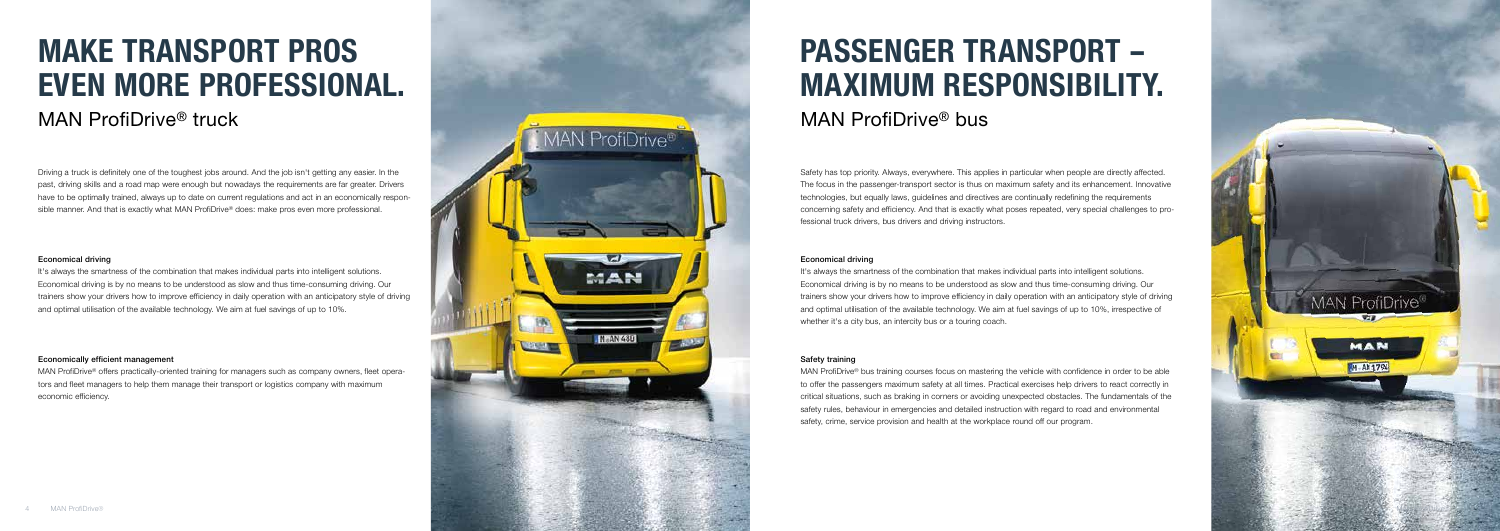

Example of cost distribution for a TGX 18.440 4×2 over a period of four years with an annual mileage of 150,000 km in long-haul transport. The distribution of the TCO may differ depending on the country, type of vehicle and type of operation.

### **TCO BENEFITS AND SAVINGS POTENTIALS THANKS TO MAN PROFIDRIVE® .**

### **AND THE BEST OF A GOOD THING?**

MAN Profi Drive<sup>®</sup> offers a comprehensive range of training courses on topics relating to driving behaviour, driving safety and economical driving for truck and bus drivers. The range of courses on offer includes both advanced theoretical training based on the law on professional driver qualification (BKrFQG) as well as professional, practically orientated training, to make the daily job of the driver even safer and more economical.

Further special training courses for fleet managers, persons responsible for vehicle handover, driving instructors and experts as well as special off-road and heavy-duty transport training courses all have the same object: greater economy with safety.

Company owners, fleet operators and fleet managers can benefit from practically-oriented training measures and learn about the many different possibilities for managing their transport or logistics company with maximum economic efficiency.



### One can become even better.